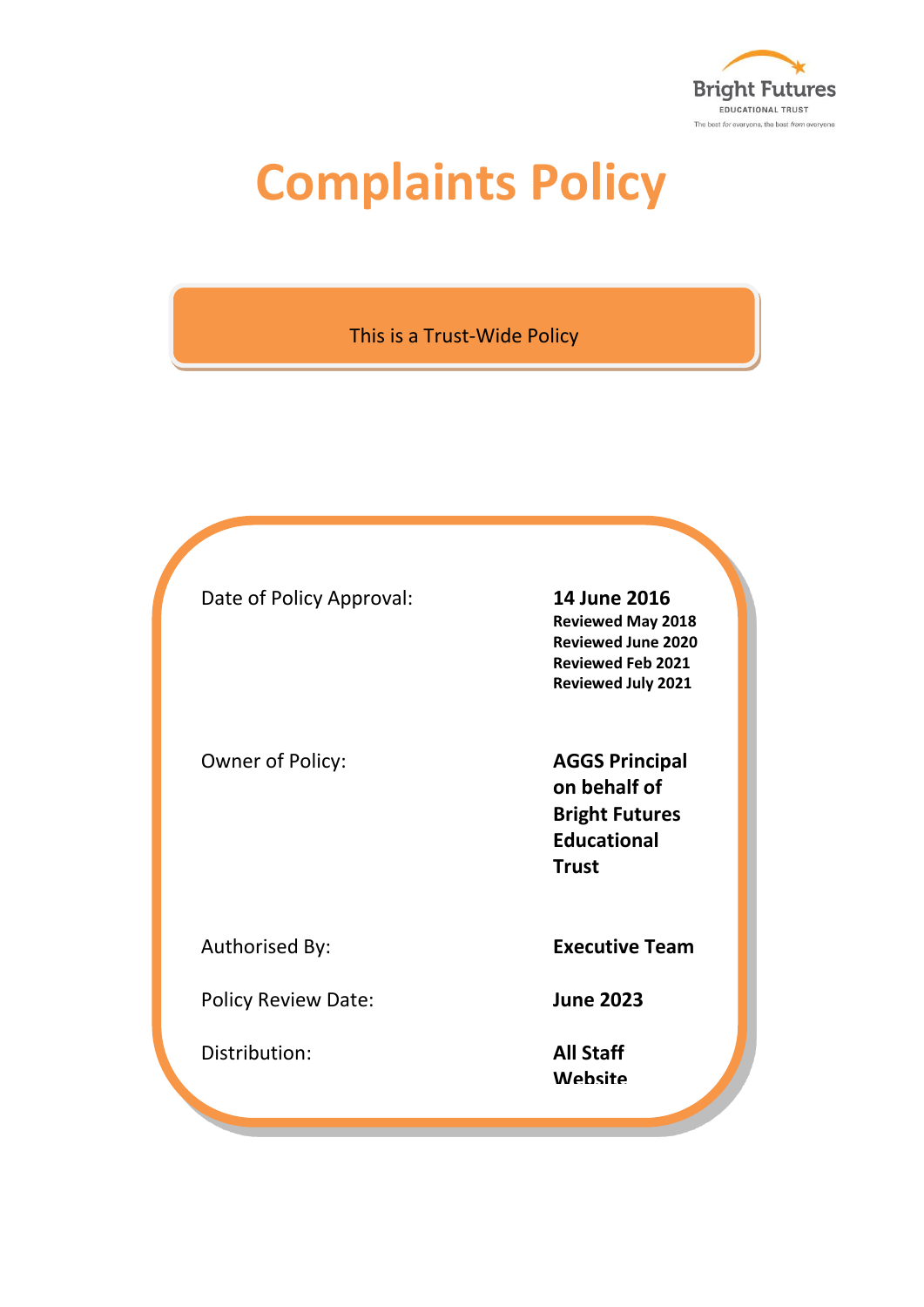

## **COMPLAINTS POLICY AND PROCEDURES**

Bright Futures Educational Trust's <sup>1</sup> Strategy underpins all aspects of this policy and the way in which it will be applied. The specific elements of the Strategy are:

- Our vision, the best *for* everyone, the best *from* everyone;
- **All three** of our values; **Integrity**: We do the right things for the right reasons; **Passion**: We take responsibility, work hard and have high aspirations and **Community:** We work together for a common purpose, acknowledging our diversity as strength
- Four of our commitments: **Supportive, challenging and fair, Effective Communication, Strong Governance and Accountability and Equality, diversity and inclusion.**

#### **What is the Policy for?**

Each academy and workplace within the Trust undertakes to provide a safe and friendly environment in which students are supported to achieve their potential, both academically and socially.

We recognise, however, that sometimes things can go wrong. Parents, carers and members of the public may need to make a complaint or raise the concerns they have with our academies or the operations of the central trust. This policy explains what to do when that happens. The procedures outlined below apply to all academies in the Trust.

For any complaints about the central operations of the trust Addendum 1 details the specific ways in which these will be managed. The rest of this policy applies to all complaints.

Complainants can only use one of the procedures. They cannot exhaust the school procedure and then raise the same concern using the central operations' procedure. For example, if the complaint is about how a school has handled a pupil situation, then only the school procedure will apply. Likewise, if the matter was regarding the central trust operation (for example a supplier has a concern regarding the payment of invoices) then only the central trust procedure will apply.

This policy and procedure should not be used for matters which have separate policies and procedures such as appeals about pupil admissions or exclusions, concerns about allegations of child protection or abuse, concerns regarding statutory assessments of special educational needs, any complaint about Teacher Assessed Grades for Summer 2021 which has a separate appeals procedure – Summer Grades Appeal Procedure 2021. Finally, any matters relating to alleged staff misconduct or professional competence, or 'whistleblowing' have separate policies and procedures.

Complaints often provide an opportunity to learn and improve. The Trust will review complaints and their handling as a means of improving the way we serve students, families and communities. This policy is consistent with Department for Education (DfE) Guidance July 2020: [DfE complaints](https://www.gov.uk/government/publications/setting-up-an-academies-complaints-procedure/best-practice-guidance-for-academies-complaints-procedures)  [guidance for academies.](https://www.gov.uk/government/publications/setting-up-an-academies-complaints-procedure/best-practice-guidance-for-academies-complaints-procedures)

 $\overline{a}$ 

<sup>1</sup> Referred to throughout as 'Bright Futures' or 'the Trust'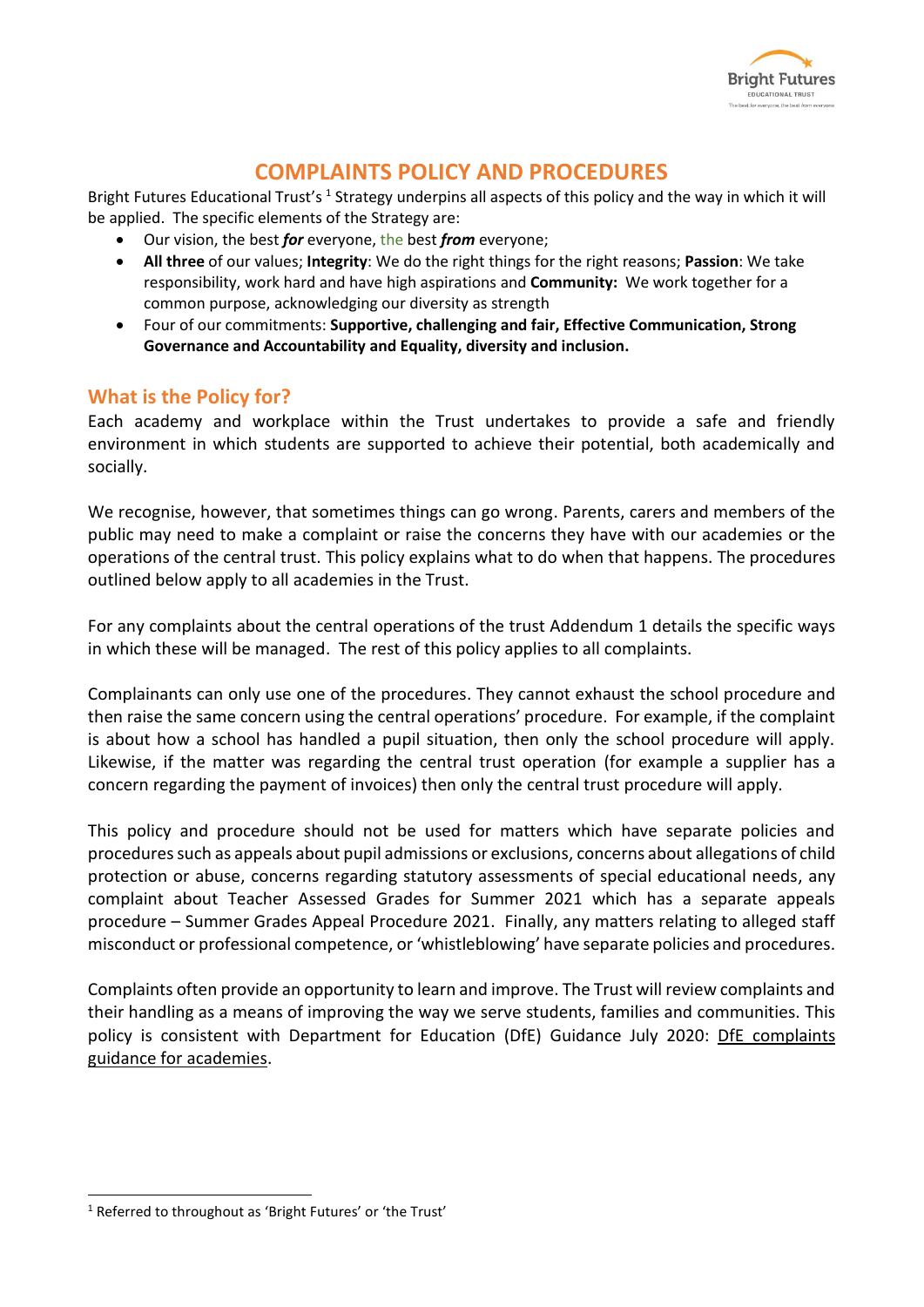

#### **Brief overview of the procedure for making a complaint**

The schools' complaints procedure consists of 4 stages, *please refer to 'Procedures' on page 7 for more detailed information*.

#### **Stage 1 [Concerns and difficulties, dealt with informally](#page-7-0)**

- The majority of complaints should be resolved at this stage
- Parents or carers/Complainants should raise concerns with staff, either in person, by telephone or in writing.
- An opportunity will be arranged for informal discussion of concerns with an appropriate member of staff.
- Where a concern or difficulty has not been resolved informally the parent or carer/complainant can submit matters raised as a formal complaint under stage 2 of the complaints procedure.

#### **Stage 2 [Complaints formally investigated by the Principal/Head of School \(or designate\)](#page-7-1)**

- Parents or carers/Complainants who wish to pursue a formal complaint at stage 2 should put the complaint and their desired outcome in writing to the Principal/Head of School.
- The Principal/Head of School will ensure that an independent investigation is carried out. Once all relevant facts have been established, the Principal/Head of School (or designated member of staff) will either write to the parent or carer/complainant or arrange a meeting to discuss or resolve the matter.
- If the parent or carer/complainant is unsatisfied with the outcome of the complaint under stage 2, they may write to the Clerk to the Local Governing Body asking for the complaint to be reviewed by the Chair of the Local Governing Body *(stage 3).*
- **Stage 3 [Complaints formally reviewed by the Director of Education and the Chair of the](#page-8-0)  [Local Governing Body \(or designate\)](#page-8-0)**
	- Parents or carers/Complainants should clearly set out, in writing, how and why they do not accept the findings made under stage 2 of the complaints procedure.
	- The Director of Education and the Chair of the Local Governing Body will review all the documentation received and consider the matters raised under stage 2. They will only speak to the persons involved if believed necessary.
	- If the parent or carer/complainant are unsatisfied with the outcome of the stage 3 review, they should write to the Clerk to the Local Governing Body requesting a complaint panel hearing under stage 4 of this policy.

#### **Stage 4 [Appeals heard by the Complaints Appeal Panel](#page-10-0)**

- Upon receipt of a written request from the parent or carer/complainant to proceed to stage 4, the Clerk to the Local Governing Body will write informing the parent or carer/complainant that a panel of the governing body will hear the appeal.
- The aim of the appeal is to resolve the complaint and achieve reconciliation between the school and the parent or carer/complainant. However, it may only be possible to establish the facts of a situation and make recommendations about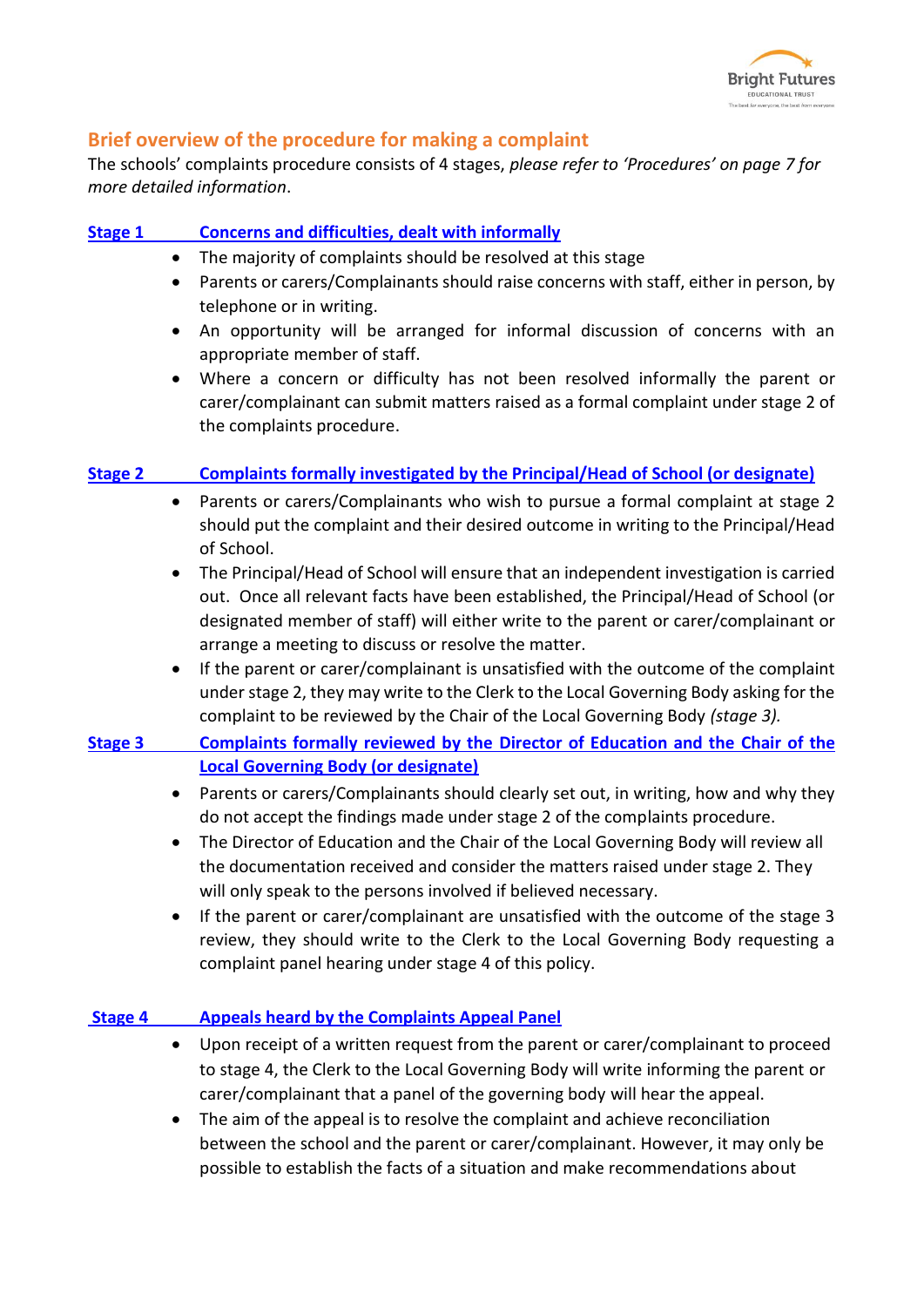

future actions, and to satisfy the parent or carer/complainant that their complaint has been taken seriously.

 Once the matter is concluded, the broad outcomes recommended by the panel can be reported at the next full Local Governing Body or appropriate Committee meeting, with the identity of all those taking part kept confidential. The Local Governing Body should monitor the implementation of any recommendations.

If a complainant is not satisfied with the way Bright Futures has handled their complaint, following stage 4 of the procedure, they may complain to the Education and Skills Funding Agency (ESFA) via the Department for Education's website

[https://form.education.gov.uk/service/Contact\\_the\\_Department\\_for\\_Education.](https://form.education.gov.uk/service/Contact_the_Department_for_Education)

### **Who is the Policy for?**

Parents/carers, suppliers, partners or members of the public are encouraged to use this procedure to raise any concerns they have. The policy is available on the Trust's website and each schools' website too.

#### **1. General Principles**

- **1.1** The resolution of a concern or complaint provides the potential opportunity for the school or central trust operation to improve its practice and develop further a strong partnership with parents/carers.
- **1.2** We will seek, as far as possible, to settle differences informally.
- **1.3** In principle, any concern/complaint will be addressed by a member of staff or local governor at a level closest to the cause for concern.
- **1.4** We will ensure that all concerns and complaints are handled with care and sensitivity, fairly and consistently within an appropriate time frame.
- **1.5** We will ensure that undue delay does not exacerbate the situation.
- **1.6** This policy and procedure provides more formal arrangements for dealing fairly and effectively with complaints which have proved impossible to settle informally.
- **1.7** Confidentiality is important in securing the confidence of all concerned. Conversations and correspondence will be treated with discretion. Parents/carers need to feel confident that a complaint will not disadvantage their child. However, the parties to a complaint should realise that some information may have to be shared to carry out a thorough investigation.
- **1.8** If the investigation of a concern or complaint shows that it is justified, then the school or central trust should consider how to make amends in an appropriate way.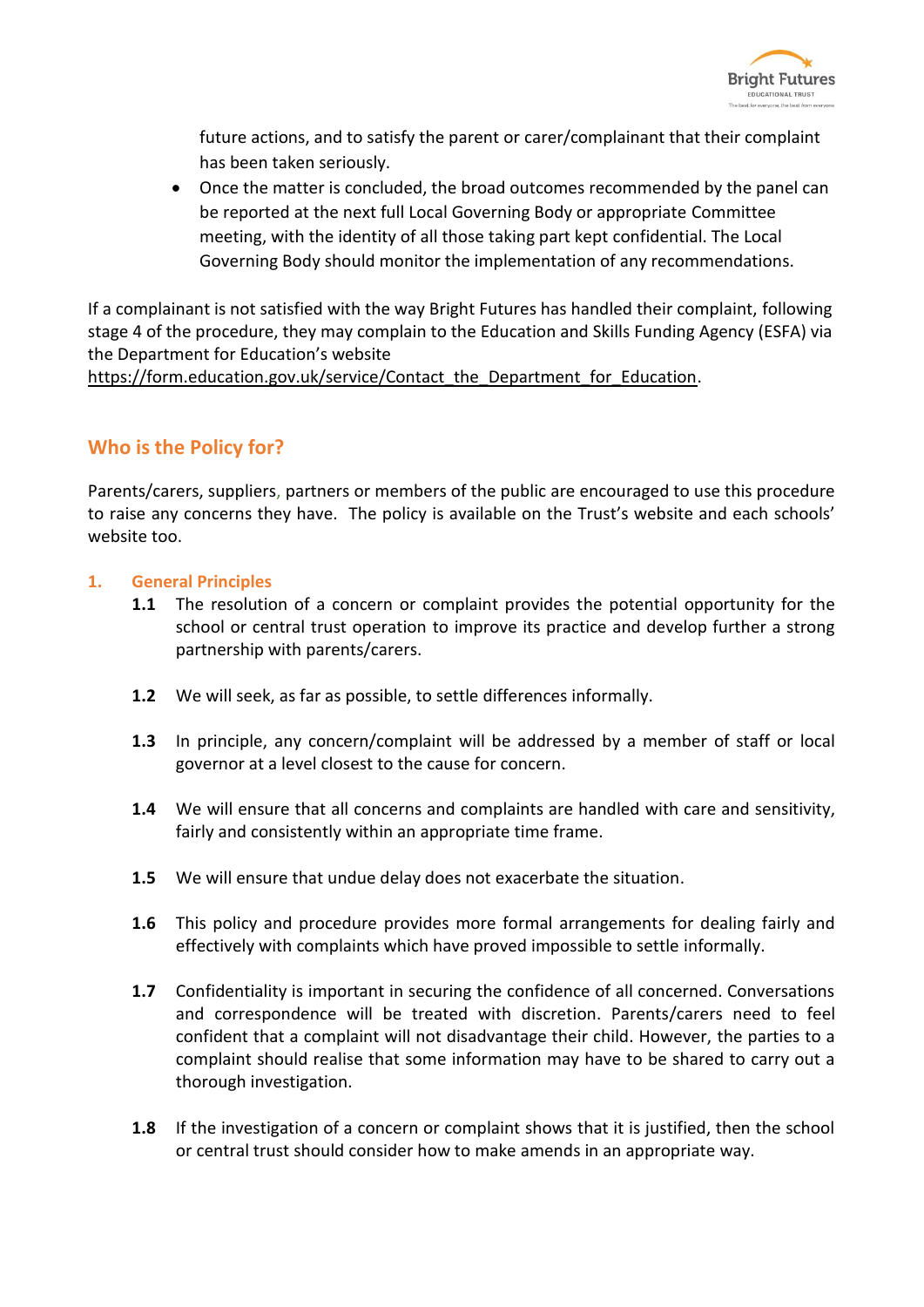

- **1.9** All complaints will be recorded and monitored to identify issues and allow any lessons to be learned by the school or central trust.
- **1.10** We will not investigate anonymous complaints under the procedures in this policy. Anonymous complaints will be referred to the Principal/Head of School to decide what, if any, action should be taken.
- **1.11** We will seek to ensure that the complaints process is accessible to all and will make appropriate adjustments to enable all complainants to use the policy effectively. Such adjustments may include, for example, the use of translation services, adaptive technology, consideration of the time of meetings and venues as appropriate.
- **1.12** During the coronavirus pandemic, we are operating with some restrictions and do not have the same access to systems and documentation. We will endeavour to respond to complaints in accordance with the timeframes in this policy but some flexibility will be required if we are unable to give a complaint our immediate attention.

#### **2. Terms Used**

- **2.1** Within this document, where the word "academy" or "school" is used, it applies to all academies within the Trust. In addition, the term Bright Futures, 'we' or the Trust is used to describe all components of the Trust i.e. schools and central operations.
- **2.2** For the purposes of this policy and procedures, a "parent/carer" includes the natural or adoptive parent of a student, irrespective of whether the student lives with them, whether they have parental responsibility or whether they have contact with the student. It also includes anyone with parental responsibility for a student, an adult (other than a parent) with whom the student lives and any adult who is involved in the day-to-day care of the student.
- **2.3** Any reference to a "student" will also include a prospective or former student of the school.
- **2.4** A person making a complaint will be referred to as a "complainant" throughout this policy.
- **2.5** For the purposes of this complaints policy, a "school day" is defined as a weekday during term time, when the school is open to children. The definition excludes weekends, school holidays, bank holidays and non-pupil (or INSET) days.

#### **3. Time Limits**

- **3.1** We aim to resolve concerns, difficulties and complaints in a timely manner. Time limits for each stage of the procedure are set out below.
- **3.2** Although every effort will be made to comply with the time limits specified under each stage of the procedure, it may not always be possible to do so, for example due to the complexity or number of matters raised, or due to the unavailability of a complainant to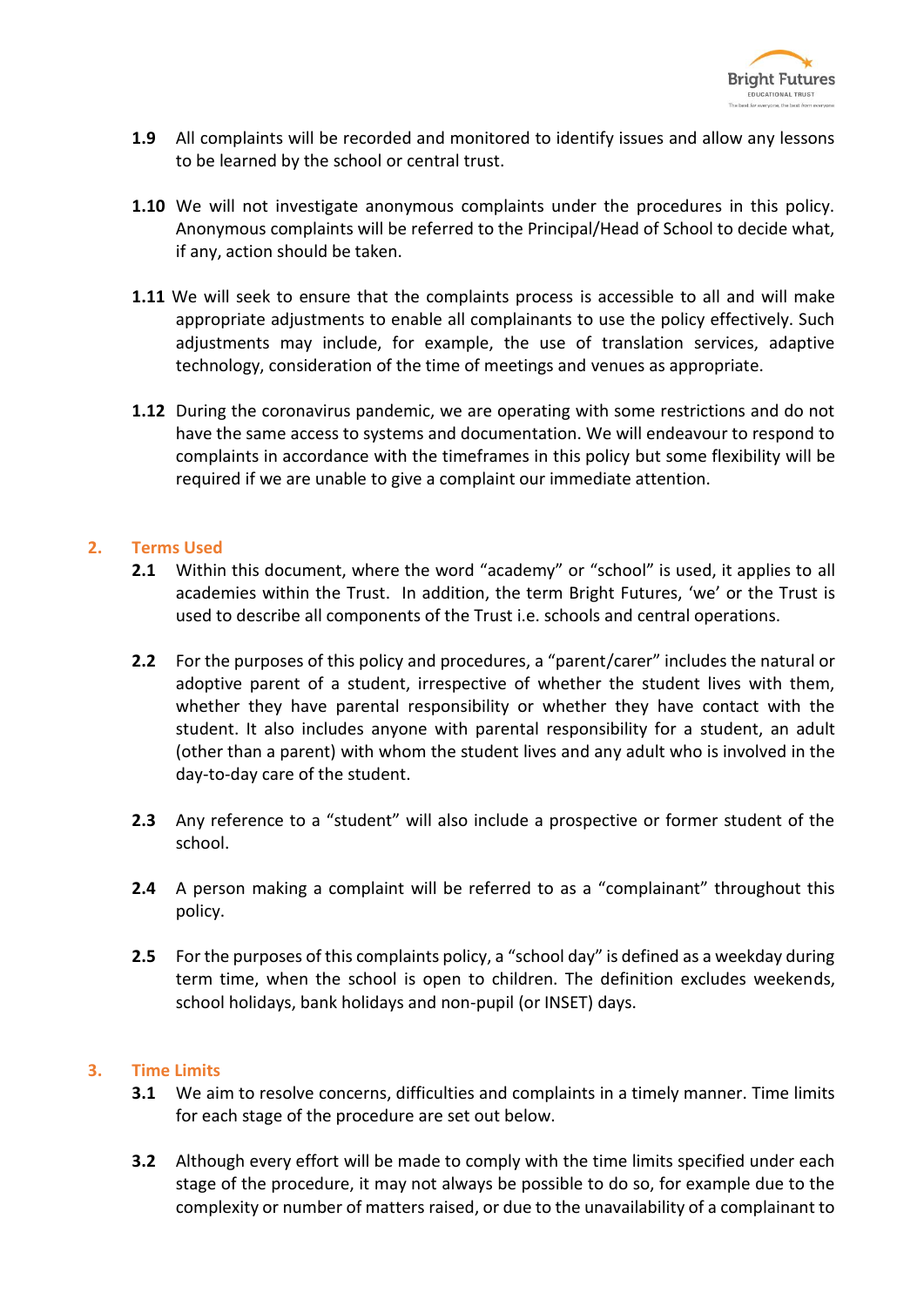

attend a meeting, if offered. In all cases, where a time limit cannot be complied with, the school will write to the complainant within the specified time limit, setting out the reasons why the time limit cannot be complied with and confirming the new time limit which will apply.

#### **4. Late Complaints**

- **4.1** Where a complaint is submitted more than six months after the incident or event (or where the complaint relates to a series of incidents or events, more than six months from the date of the latest incident or event), we reserve the right to refuse to investigate the complaint under this complaints policy if it appears reasonable and fair to do so, having regard to the circumstances surrounding the complaint.
- **4.2** Where it is decided that a complaint which was submitted late will not be investigated, we will write to the complainant notifying them of the decision within 5 school days of the complaint being received.
- **4.3** If the complainant is unhappy with the decision not to investigate a complaint which was submitted late, the complainant may write (in the case of school complaints) to the Chair of the Local Governing Body at the school asking for the decision to be reviewed. The Chair of the Local Governing Body will be provided with all relevant documentation relating to the complaint, together with the letter from the school to the complainant, and will review the decision not to investigate the complaint. The Chair will not investigate the complaint itself during this review.

In the case of the operations of the central trust, the complainant may write to the Chief Executive Officer of the Trust [\(admin@bfet.uk\)](mailto:admin@bfet.uk) or to the postal address which can be found on the website http://bfet.co.uk/

- **4.4** The Chair of the Local Governing Body will write to the complainant with the outcome of the review within 10 school days of the date that the letter from the complainant seeking the review was received, and provide the school with a copy of the letter.
- **4.5** If the Chair of the Local Governing Body reverses the decision not to investigate the complaint, it will be referred to the school to be dealt with under this complaints policy in the usual way.
- **4.6** If the Chair of the Local Governing Body upholds the decision not to investigate the complaint, the complainant may refer the concern or complaint to the Education and Skills Funding Agency as described towards the end of this complaints policy.
- **4.7** In exceptional circumstances, the Chair of the Local Governing Body can delegate the responsibility for the review to the Vice-Chair of the Local Governing Body.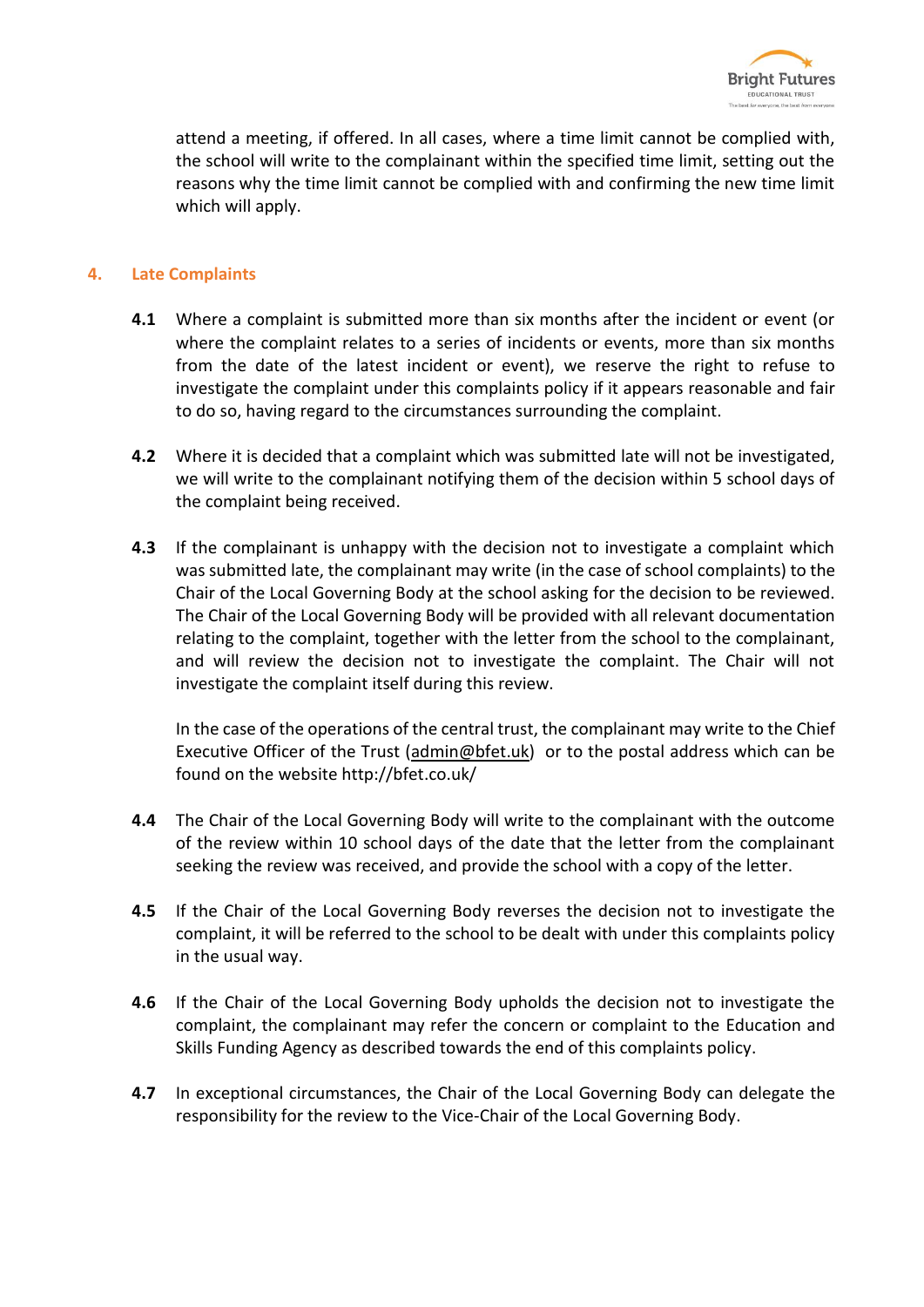

#### **5. Resolution Principles**

- **5.1** It is in everyone's interest that concerns, difficulties and complaints are resolved to the satisfaction of all parties at the earliest possible stage. The way in which the concern, difficulty or complaint is dealt with after the matter is first raised by the complainant can be crucial in determining whether the complaint will escalate. To that end, members of staff will be periodically made aware of the procedure in this complaints policy, so that they will know what to do when a concern or difficult is raised with them.
- **5.2** At each stage of the complaints procedure, the investigator will consider how the complaint may be resolved. In considering how a complaint may be resolved, the investigator will give due regard to the seriousness of the complaint. It may be appropriate in order to bring the complaint to a resolution for the investigator to offer:
	- An explanation;
	- An apology:
	- Reassurance that steps have been taken to prevent a recurrence of events which led to the complaint;
	- Reassurance that the school/central operations team will undertake a review of its policies and procedures in light of the complaint.
- **5.3** None of the above will constitute an admission of negligence or an acceptance of liability on behalf of the school or Trust.

#### **6. Record Keeping and Confidentiality**

- **6.1** A written record will be kept by the school/central operations team of all formal complaints. This will include whether they were resolved at stage two or progressed to stage 3 or stage 4, and the action taken by the school as a result of those complaints (whether or not the complaints were upheld).
- **6.2** All correspondence, statements and records relating to individual complaints will be kept confidential except where the Secretary of State (or someone acting on his/her behalf) requests access to them.

#### **7. Procedures**

The complaints procedure for the central trust operations can be found at Addendum 1.

- **7.1** The schools' complaints procedure consists of four stages:
	- Stage 1: concerns and difficulties, dealt with informally;
	- Stage 2: complaints formally investigated by the Principal/Head of School (or designate);
	- Stage 3: complaints formally reviewed by the Director of Education and the Chair of the Local Governing Body (or designate);
	- Stage 4: appeals heard by Complaints Appeal Panel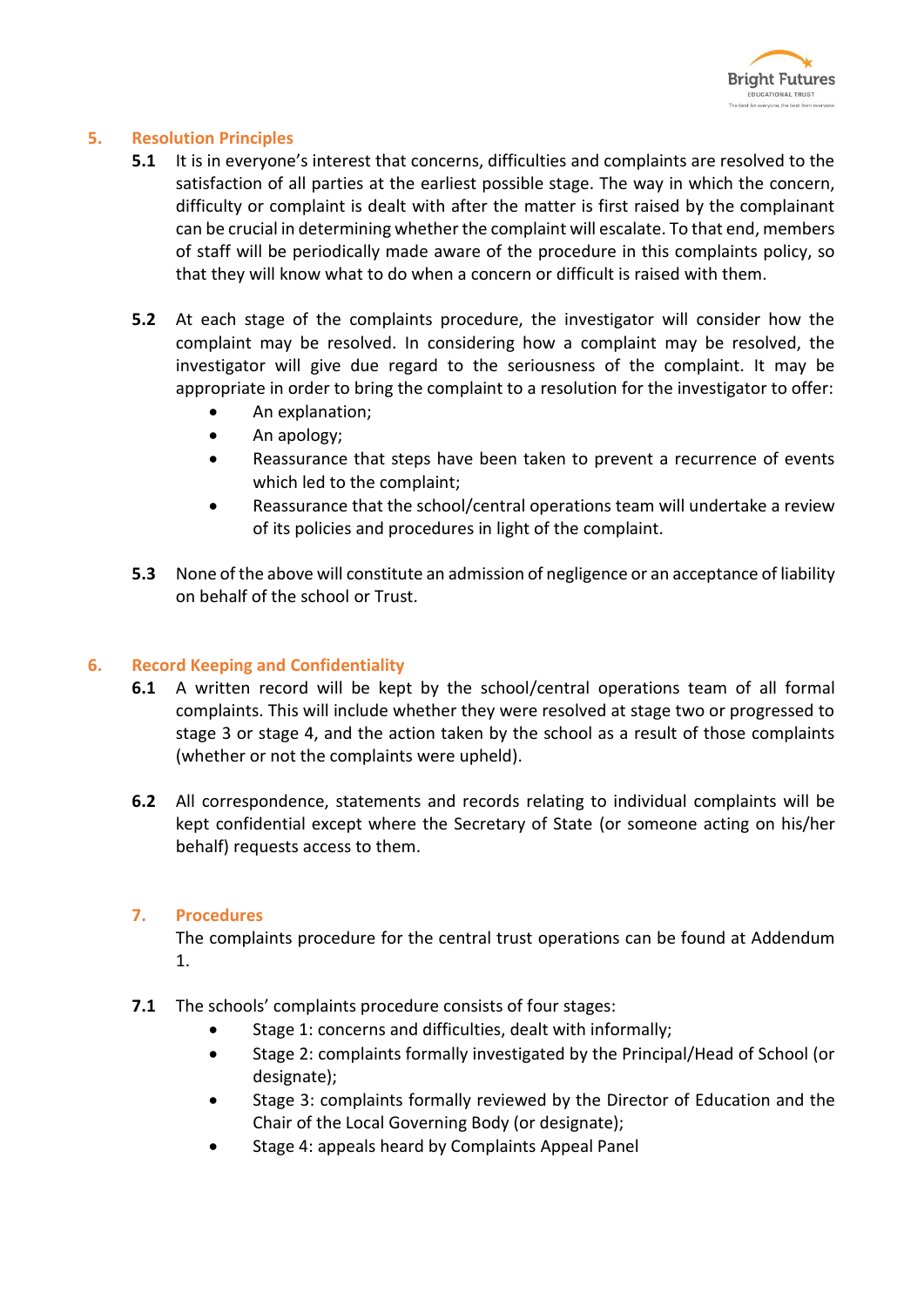

#### <span id="page-7-0"></span>**7.2 Stage 1: Informal Concerns or Difficulties**

- **7.2.1** The vast majority of concerns and complaints can be resolved informally. Schools aim to ensure that parents/carers feel able to raise concerns with staff without undue formality, either in person, by telephone or in writing.
- **7.2.2** Parents/carers should have an opportunity for informal discussion of their concerns with an appropriate member of staff. This discussion should aim to clarify the nature of the parent's/carer's concern and assure them that the school wishes to hear about it. The discussion should also aim to clarify what kind of outcome the parent/carer is seeking.
- **7.2.3** If the member of staff first contacted cannot deal with the matter immediately, s/he should make a firm arrangement to deal with it at a future date or refer the matter to another appropriate member of staff.
- **7.2.4** Staff should seek advice from their line manager if they are unsure of how to deal with the matter raised. Any matter that could potentially result in the following should immediately be referred to the Principal/Head of School: legal or insurance claim, allegations against staff or child protection matters
- **7.2.5** If the concern relates to the Principal/Head of School and the parent feels unable to raise it with them, they should be advised to contact the Vice Chair of the Local Governing Body, via the clerk or the school office. The Vice Chair will follow this informal procedure detailed in stage 1.
- **7.2.6** The staff member dealing with the concern should make sure that the complainant is clear about what will happen next (if anything). Agreed actions and timescales should be recorded and shared with the complainant, including what the nest stage is, if they are not satisfied with the outcome.
- **7.2.7** If no satisfactory solution has been found, the complainant should be informed about how they should proceed if they wish to take their complaint further. They should be informed of any advice and support that may be available to them.
- **7.2.8** Schools will aim to resolve a concern or difficulty within 15 school days of the date that it was raised. Where a concern or difficulty has not been resolved by informal means within this time limit from the date it was raised, the complainant can submit matters raised as a formal complaint under stage 2 of the complaints policy.

#### <span id="page-7-1"></span>**7.3 Stage 2: Formal Complaint and independent investigation**

- **7.3.1** Parents/carers who wish to pursue a formal complaint at stage two should be asked to put the complaint and their desired outcome in writing to the Principal/Head of School.
- **7.3.2** No new unrelated complaints can be made at this stage, nor can additional unrelated matters be raised that have not been raised informally at Stage 1.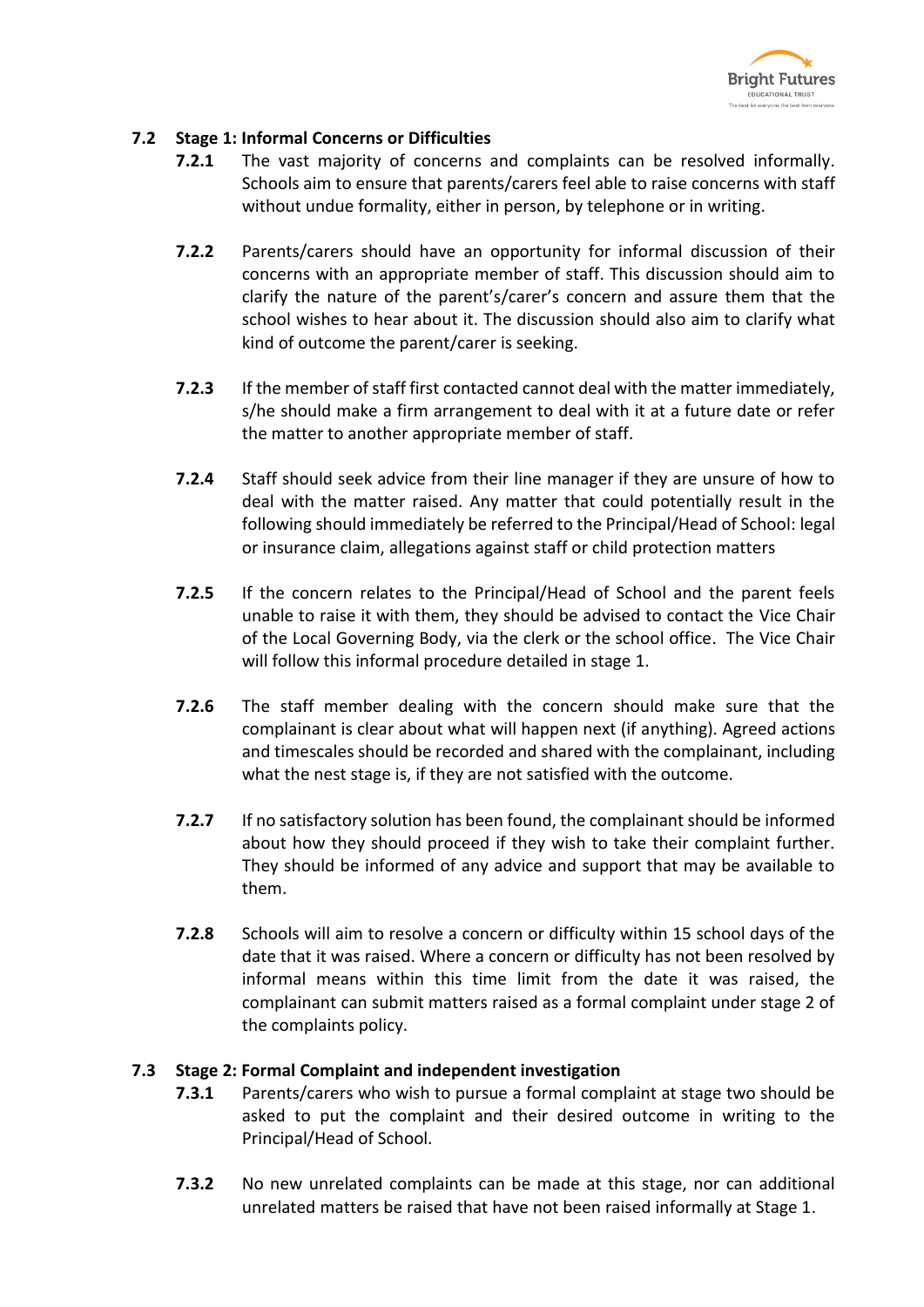

- **7.3.3** The Principal/Head of School should acknowledge the complaint orally or in writing within three school days of receipt. Ideally a response should be provided within 10 school days. If it is not possible to deal with the matter in this time, the complainant should be informed of when it is likely to be concluded.
- **7.3.4** The Principal/Head of School will ensure that an independent investigation is carried out. This may be delegated to another member of staff, where in the Principal/Head of School's opinion, this would be more appropriate. Investigations should aim to clarify what has happened, who has been involved and what the complainant feels would put things rights.

Where the Principal/Head of School believes that an investigation conducted by school staff, could not be independent, they will ask another Bright Futures' Principal/Head or the Trust's Director of Education to undertake the investigation.

- **7.3.5** The Principal/Head of School (or designated member of staff) may offer an opportunity for the complainant to meet with him/her. The complainant should, if s/he wishes, be allowed to be accompanied by a friend or relative who can speak on his/her behalf.
- **7.3.6** The Principal/Head of School (or designated member of staff who will be investigating) will keep written records of all meetings, telephone conversations and any other documentation which will be held securely on the school premises.
- **7.3.7** Once all relevant facts have been established, the Principal/Head of School (or designated member of staff who will be investigating) should either write to the complainant or arrange a meeting to discuss or resolve the matter. This meeting should be followed up with a letter summarising the outcome of the meeting. The complainant should be advised in the letter that if they remain unhappy with the outcome, s/he may have the decision reviewed under stage 3 of these procedures.
- **7.3.8** Where relevant, findings and recommendations may also be sent to the person(s) complained about.
- **7.3.9** Any formal complaint about the Principal/Head of School should be made in writing to the Chair of the Local Governing Body. In such situations, the Chair of the Local Governing Body should carry out the stage two procedures.

#### <span id="page-8-0"></span>**7.4 Stage 3: Review of the Stage 2 outcome**

**7.4.1** If the complainant is unsatisfied with the outcome of the complaint under stage two, the complainant may write to the Clerk to the Local Governing Body asking for the complaint to be reviewed by the Director of Education (if not previously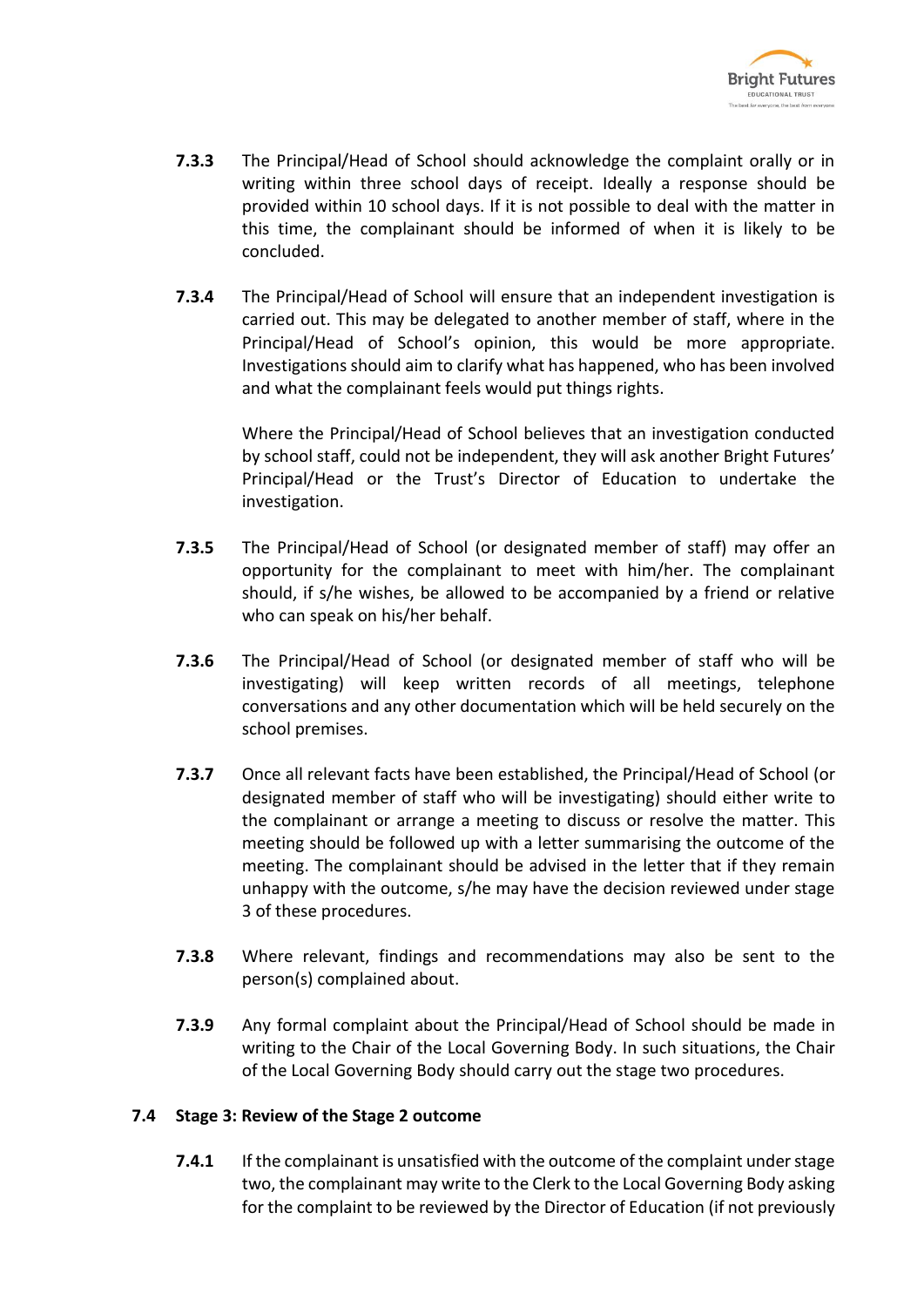

involved) and the Chair of the Local Governing Body, within five school days of receiving the letter, or the meeting, confirming the outcome of stage two.

Where the complaint involves the Principal/Head of School and the Chair of the local governing body has previously been involved in the complaint, another Chair of a Bright Futures Governing body will replace the school's Chair for this purpose.

- **7.4.2** No new matters can be raised in this stage. Only documentation referenced in stages one and two can be reviewed. The complainant should not repeat the matters raised in their original letter or attach documentation already provided, but should clearly set out how and why the complainant does not accept the findings made under stage two.
- **7.4.3** The complainant's letter will be acknowledged within five school days of receipt. The acknowledgement letter will confirm the date that the formal complaint was received, the action to be taken and the specified time limit.
- **7.4.4** The Director of Education and the Chair of the Local Governing Body will be provided with all documentation relating to the complaint within five school days of receipt of the letter requesting a review under stage 3, including records of stage one (if applicable), the original letter of complaint, any documentation provided by the complainant with their complaint, all investigation records under stage two and any letter of outcome under stage two.
- **7.4.5** The Director of Education and the Chair of the Local Governing Body will review all the documentation received and consider the matters raised in complaint and the investigation carried out under stage two. The Chair of the Local Governing Body will only speak to the persons involved in the matters raised to clarify matters which were not confirmed during the stage two investigation, if believed necessary.
- **7.4.6** If the Director of Education and the Chair of the Local Governing Body deem it to be appropriate in relation to the matters raised, the complainant will be offered a meeting to discuss the issues raised. If a meeting is deemed appropriate, it will usually take place after the review has been completed with the aim of reaching a mutually acceptable resolution.
- **7.4.7** The Director of Education and the Chair of the Local Governing Body will write to the complainant confirming the outcome of the review within twenty school days from the date that the request for a review was received. The letter will set out whether the Chair agrees with the findings and conclusion under stage two, and give reasons, as well as responding to any criticisms of the stage two investigation. The letter will inform the complainant that, if they are unsatisfied with the outcome of the stage 3 review, they should write to the Clerk to the Local Governing Body within five school days of receipt of the letter requesting a complaint panel hearing under stage 4 of this policy.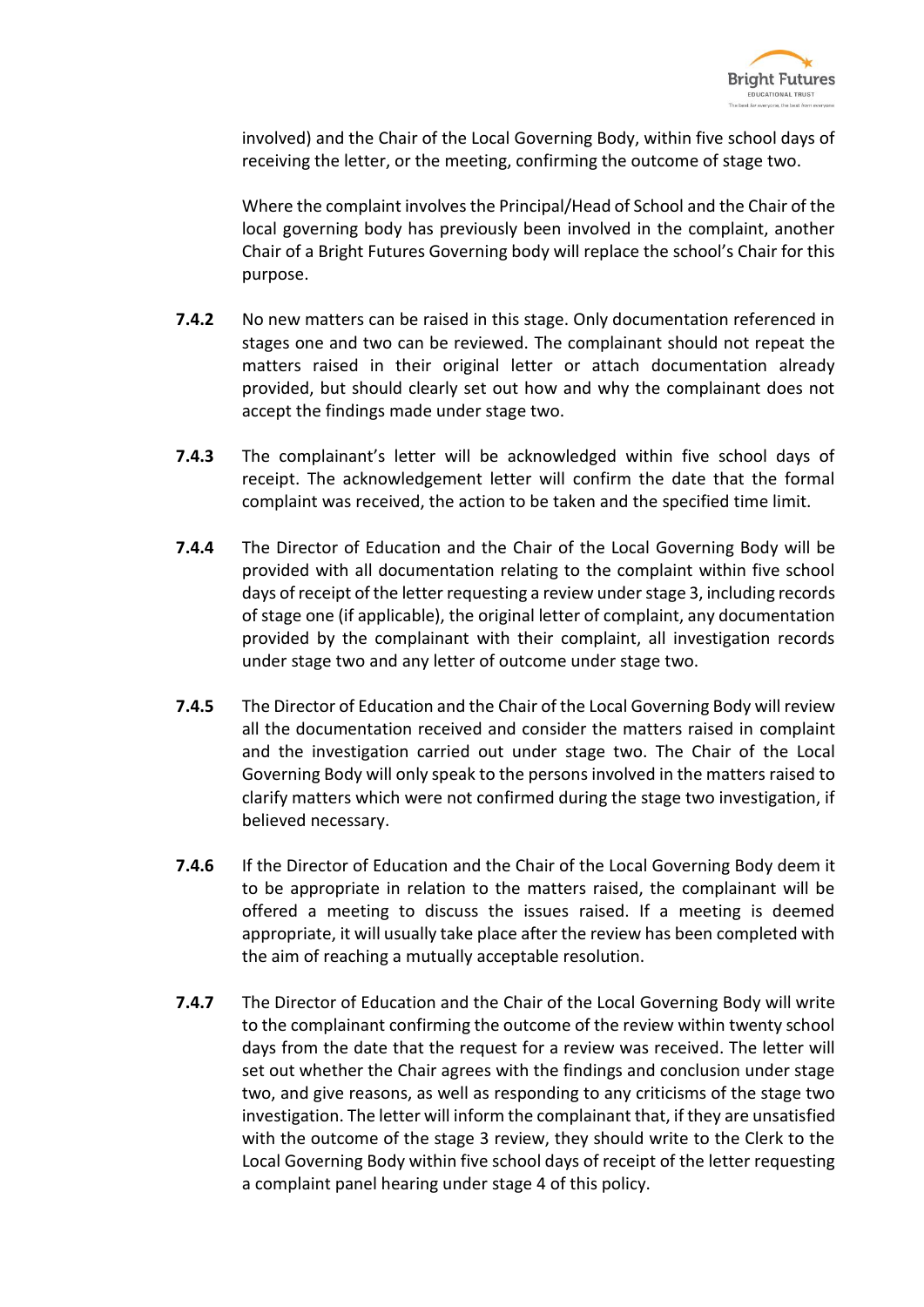

**7.4.8** In appropriate cases, the Chair of the Local Governing Body may delegate the review under stage 3 to the Vice-Chair, if s/he has previously been involved at stage two.

#### <span id="page-10-0"></span>**7.5 Stage 4: Appeal to a Panel**

If the complainant is not satisfied with the outcome of Stage 3, they may lodge the complaint to be heard at the final stage of the procedure. This should be addressed to the clerk via the school office and must clearly state the grounds for escalating the complaint. No panel can be convened without the complainant stating these grounds.

- **7.5.1** Upon receipt of a written request from the complainant to proceed to stage 4, the Clerk to the Local Governing Body should write acknowledging receipt of the written request, informing the complainant that an appeal panel will hear the appeal within 15 school days of its receipt.
- **7.5.2** The Clerk will convene a meeting of the Complaints Appeal Panel at a time that aims to be convenient for the complainant and the school.
- **7.5.3** The Clerk will ensure that all members of the Panel have no prior involvement with the complaint and will liaise with the Trust's Director of HR and strategy to identify appropriate panel members. The Panel will consist of two governors, one being from the school the complaint relates to and another independent governor from one of Bright Futures' other schools. The final member will be appointed by Bright Futures Educational Trust.
- **7.5.4** Individual governors should not get involved in looking into complaints before this stage to avoid prejudicing their potential involvement. If individual governors are approached by parents or others with complaints, they should refer the complainant to the school complaints procedure.
- **7.5.5** The Clerk should ensure that the complainant, the Principal/Head of School and any other witnesses are given at least five school days' notice in writing of the date, time and place of the hearing or otherwise are in full agreement of a shorter timescale. The letter of notification to the complainant should also inform him/her of their right to be accompanied by a friend or relative who can act as an advocate. The letter should set out the procedure for the conduct of the hearing (see Addendum 2)
- **7.5.6** The Clerk should invite the Principal/Head of School/Executive team member to attend the hearing and to submit a written report for the committee in response to the complaint. This report will also refer to the outcomes of the previous stages and copies provided. The Principal/Head of School may also invite the Chair of the Local Governing Body or any other members of staff directly involved in the matter raised by the complainant to respond in writing and/or in person to the complaint. Any involvement of other staff should be at the discretion of the Chair of the Panel and should they be called as a witness any member of staff can ask to be accompanied by their Trade Union representative.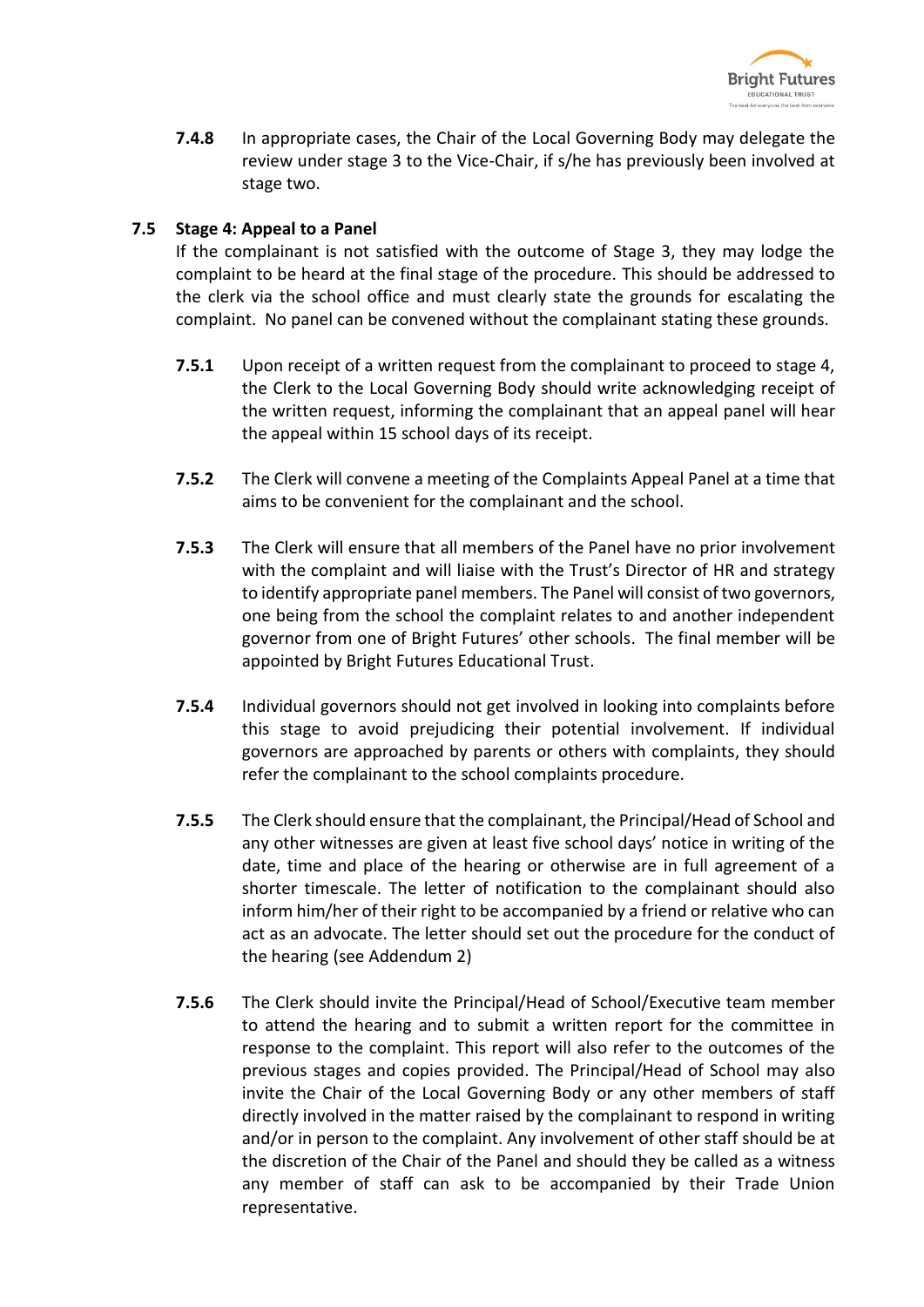

- **7.5.7** All relevant documents should be received by all parties at least 5 school days before the meeting of the panel.
- **7.5.8** A professional advisor may be invited to attend the meeting to advise the committee.
- **7.5.9** The panel should elect a Chair who should ensure that proper Minutes of the meeting are taken.
- **7.5.10** The Chair of the Panel should try to ensure that the proceedings are sufficiently informal as possible and that the complainant and other participants feel at ease.
- **7.5.11** The aim of the appeal to the panel is to resolve the complaint and achieve reconciliation between the school and the complainant and to put things right that may have gone wrong. However, it may only be possible to establish the facts of a situation and make recommendations about future actions, and to satisfy the complainant that their complaint has been taken seriously.
- **7.5.12** The panel's findings and recommendations will be communicated in writing to all parties within 5 school days of the hearing. They should include: a judgement about the validity of the complaint; appropriate action to be taken by the school and/or parent; and where appropriate, recommendations on changes to the school's systems or procedures to ensure similar problems do not arise in future.
- **7.5.13** The school should ensure that a copy of all correspondence and notes is kept confidentially on file in the school. This should be separate from students' personal records.

**7.5.14** Once the matter is concluded, the broad outcomes recommended by the panel can be reported at the next full Local Governing Body or appropriate Committee meeting, with the identity of all those taking part kept confidential. The Local Governing Body should monitor the implementation of any recommendations.

#### **This ends the internal complaints procedure.**

#### **8. Complaints to the Education and Skills Funding Agency**

- **8.1** If a complainant is not satisfied with the way Bright Futures has handled their complaint, they may complain to the Education and Skills Funding Agency (ESFA) via the Department for Education's website [https://form.education.gov.uk/service/Contact\\_the\\_Department\\_for\\_Education.](https://form.education.gov.uk/service/Contact_the_Department_for_Education)
- **8.2** The ESFA will expect any complaint to have exhausted the Trust's complaints procedure before contacting them and they cannot overturn the decision regarding a complaint. Their role is to make sure that the complaint has been handled properly by following a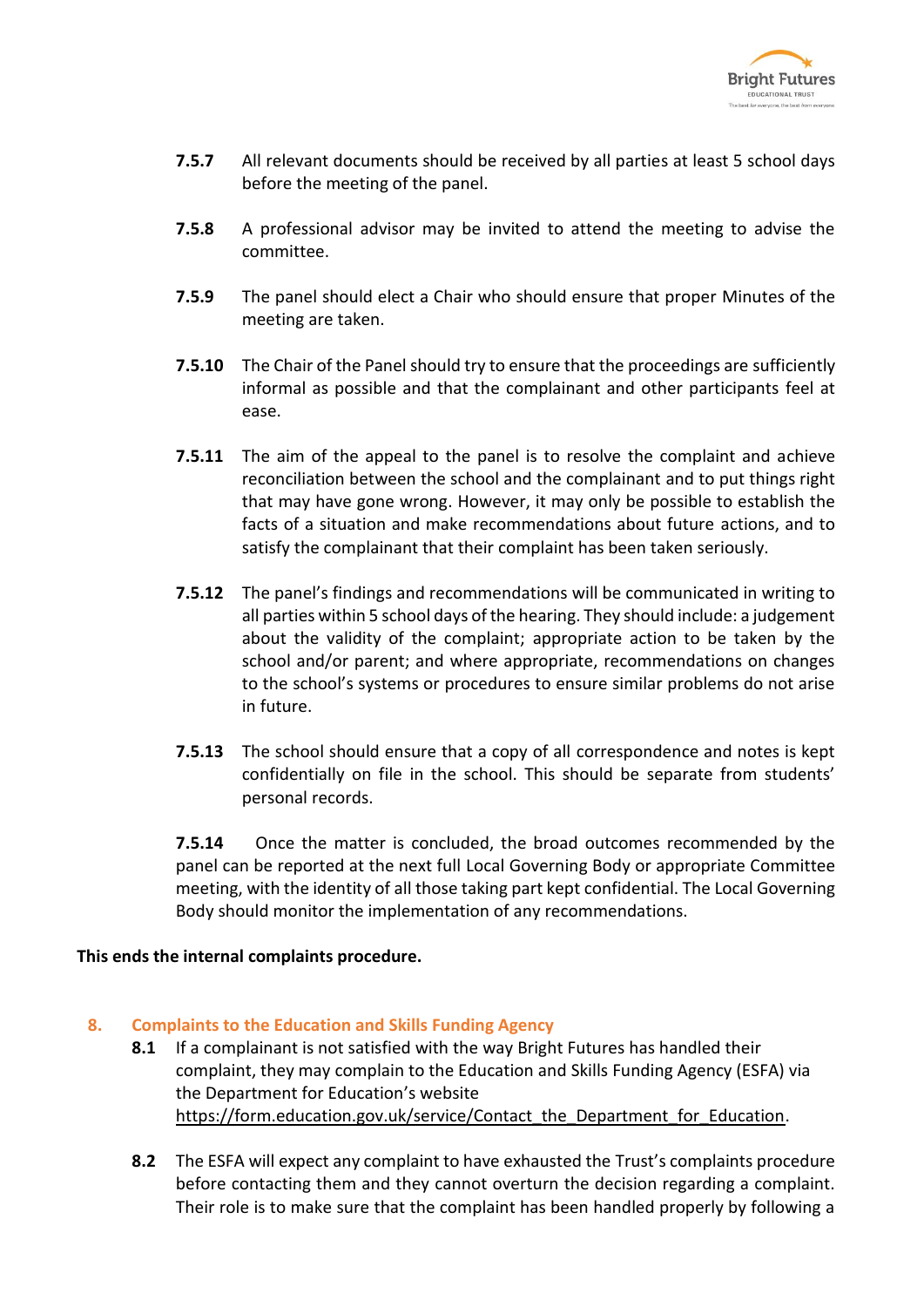

published procedure that complies with part 7 of the Education (Independent Schools Standards) Regulations 2014.

#### **9. Behaviour of Complainants**

- **9.1** When a complaint is made, we aim to deal with the complainant in a friendly, courteous and professional manner and the same is expected of the complainant.
- **9.2** Bright Futures has a duty to ensure the safety and welfare of its staff. Members of staff who are dealing with complaints are not expected to tolerate unacceptable behaviour by complainants.
- **9.3** Unacceptable behaviour is defined as behaviour that is unacceptable by normal standards and is disadvantageous to the individual, such as the threat of or use of harassment, verbal abuse or physical violence. Examples of unacceptable behaviour may include:
	- Harassment through aggressive or abusive language or behaviour (face-toface, by telephone, in written or electronic communications). Members of staff should not be subjected to rude, abusive, derogatory, threatening or harassing language or unwanted physical or non-verbal conduct.
	- Unreasonable demands and persistence. What constitutes unreasonable demands may depend on the circumstances surrounding the behaviour but could include demanding responses or action within an unreasonable timescale, continual phone calls or letters or continuing refusal to accept a decision made in relation to a complaint.
- **9.4** If Bright Futures considers that a complainant's behaviour is unacceptable then it will tell them why it finds their behaviour unacceptable and ask them to change it. If the unacceptable behaviour continues, the school will take action to restrict future contact with the school, by for example:
	- Requesting contact in a particular form (for example, letter only);
	- Requiring contact to take place with a named member of staff only:
	- Asking the complainant to enter into an agreement about their conduct.
- **9.5** Where the behaviour is so extreme that it threatens the immediate or subsequent safety and welfare of a member of staff, other options may be considered, for example, requiring the complainant to leave the premises immediately, reporting the matter to the police or taking legal action. In such cases, the complainant may not be given prior warning of that action.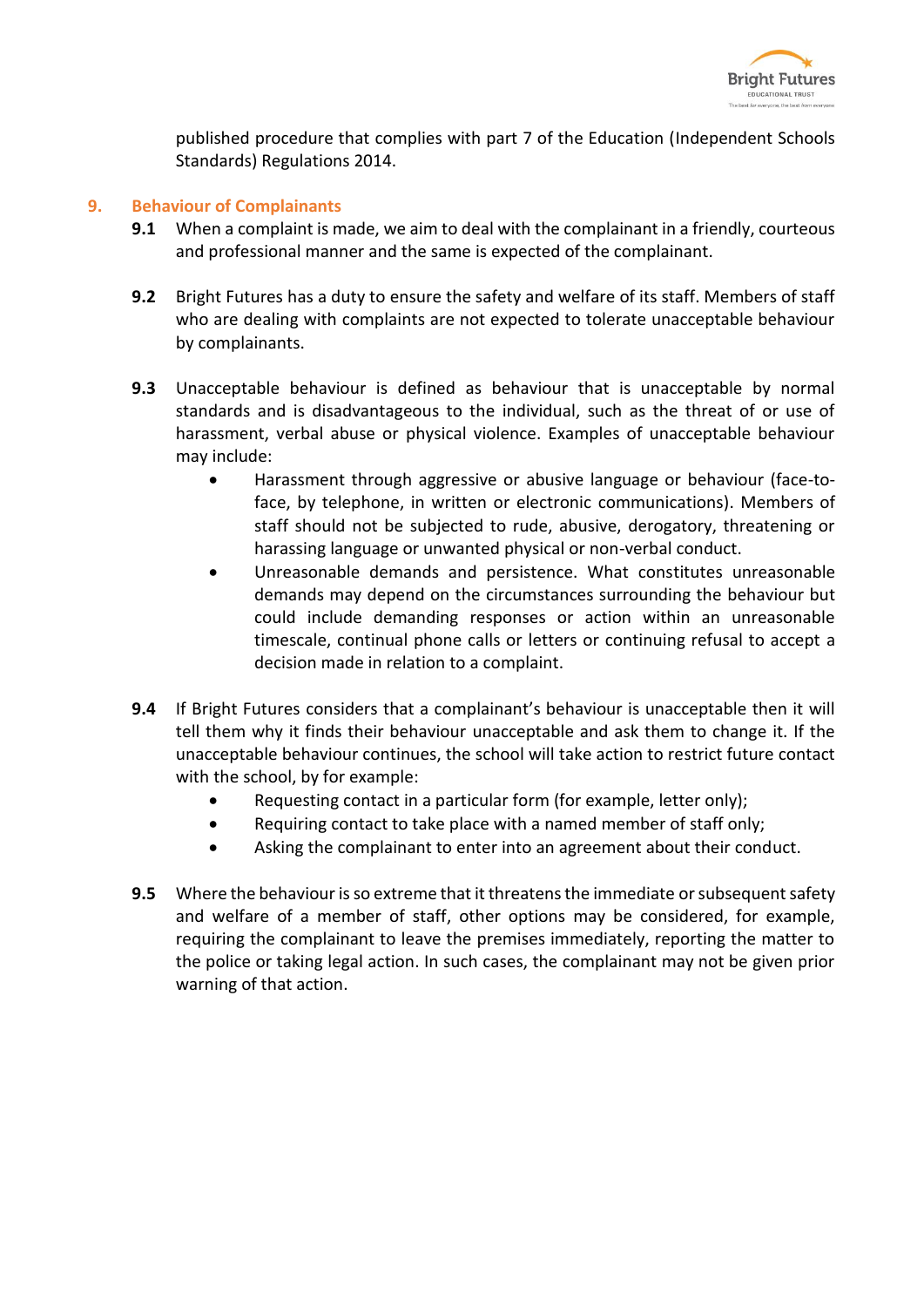

# **Addendum 1**

#### **Central Trust operations complaints procedure**

#### **Stage 1- Informal**

All points in section 7.2 of this policy apply, with the exception that these informal complaints are made by email to the central office [\(admin@bfet.uk\)](mailto:admin@bfet.uk). The complaint will be referred to the appropriate member of staff who will follow the informal stage 1 procedure.

#### **Stage 2- Formal**

All points in section 7.3 of this policy apply, with the exception that these formal complaints are made by email to the central office  $(\frac{\text{admin@bf} \cdot \text{Luk}}{\text{admin@bf} \cdot \text{Luk}})$ . The formal complaint will then be investigated and an outcome determined by a member of the Trust's Executive team.

#### **Stage 3- Appeal Panel**

Where a complainant is not satisfied with the outcome of stage 2, they may ask for their complaint to be heard by an appeal panel. To do this they should email [admin@bfet.uk,](mailto:admin@bfet.uk) asking for it to be for the attention of the CEO. The email should clearly state the grounds for the appeal.

An appeal panel will be convened as per the points in section 7.5 of the policy and will comprise of the CEO and two trustees.